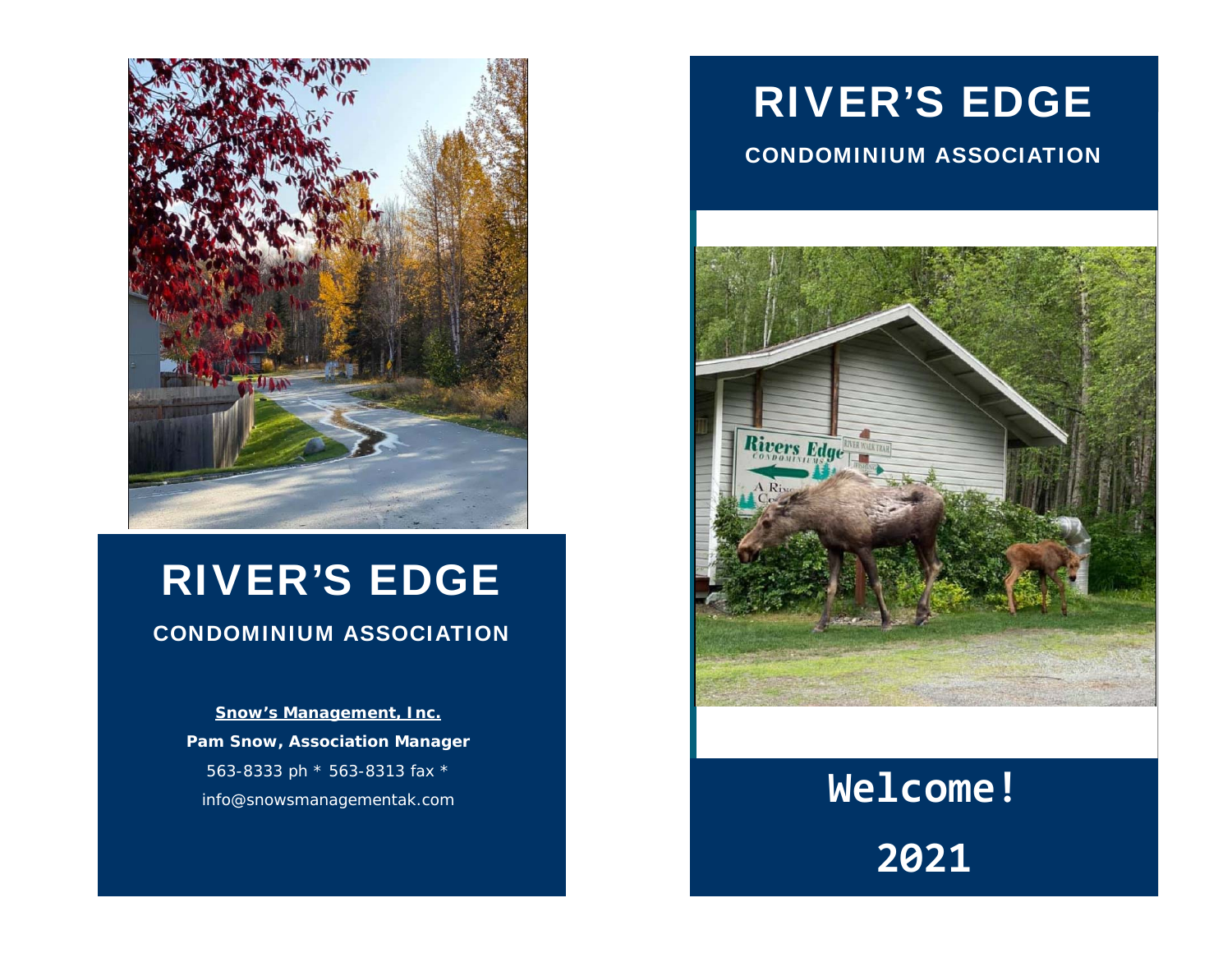

# **BOARD MEMBERS**

| President      | Patty Hickok    |
|----------------|-----------------|
| Vice President | Mike Schmidt    |
| Secretary      | Kay Shearer     |
| Treasurer      | Renee Mackey    |
| Director       | Martin Townsend |



# **MANAGEMENT COMPANY**

#### **Snow's Management, Inc.**

#### **Pam Snow, Association Manager**

563-8333 ph \* info@snowsmanagementak.com http://snowsmanagement.org/index.php/RiversEdge/ **Insurance Company:** State Farm



**Septic:** ARM Septic Services **Grounds Maintenance:** Polar Desert Ventures Annual Financial Audits: Teresa M. Bailey, CPA



Page 11 River's Edge

# **FREQUENTLY ASKED QUESTIONS**

be calm, objective, polite and respectful. Explain the situation to your neighbor and inform them how a specific issue is bothering you. Allow

them to provide an explanation and hopefully you both can figure out a win-win situation. If you do not feel you can address the situation in a calm and objective matter, please call Snow's Management or speak to one of your Board members. We ask that all interactions are professional and respectful regardless of the party involved.

#### **How and where do I pay the association dues?**

You will get a coupon book from Snow's Management or you can just send the payment directly to them with the check made out to *River's Edge Condominium HOA.*

#### **What happens if I am late with my association dues?**

First of all, please contact the condo association as soon as possible. A late fee will be assessed at 30 days and 60 days. At 90 days, the case will be referred to an attorney. All costs incurred to collect dues, including attorney fees, are billed back to the unit owner. Communication is therefore essential.

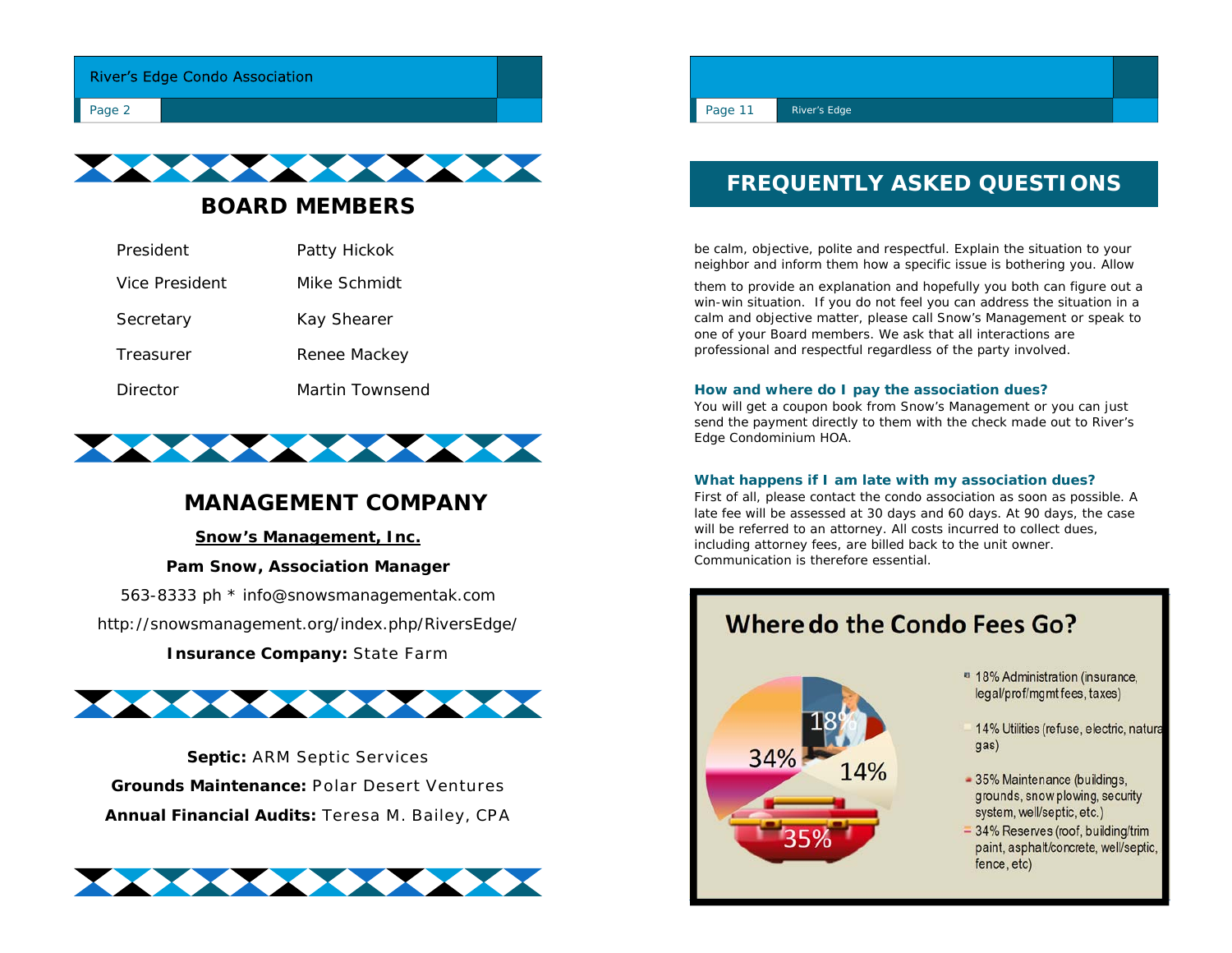Page 10

# **FREQUENTLY ASKED QUESTIONS**

#### **How do I change the middle outside light?**

You need a small stair to get the task accomplished. In the ceiling of your garage, right by where the middle outside light is, you will find an opening that leads to the attic. Move that piece out, and you will be able to see the light bulb right away.

#### **May I plant flowers outside my unit?**

Although the outside of your unit is a common area, you are allowed to plant flowers that will make the outside of your unit even nicer.

#### **How often does the pump truck come in?**

The pump truck comes to our subdivision at least two times per year and more often as deemed necessary by our Engineering company.

#### **Do I have to let the pump truck go through my yard?**

Although it may be a bit of an inconvenience, it is appreciated that you allow the pump truck to run a hose through your yard if you live in one of the units where this may be necessary from time to time. Pumping does not occur often enough to be an undue hardship, so we thank you for your cooperation.

#### **Does anybody clean the litter in our community?**

Yes. Each spring, in conjunction with the City Wide Cleanup, we clean the VFW road from across the VFW all the way down to our community, including the path to the river access (not part of River's Edge, but an area used by most of us). We also clean River's Edge. However, it is everyone's job to keep River's Edge clean. We encourage you to pick up any trash you may see, and if you smoke, to pick up cigarette butts.

#### **What do I do if I Have a Concern with a Neighbor?**

If you are comfortable with it, bring the situation to the attention of your neighbor first. Oftentimes your neighbor may not be aware that something s/he is doing may be bothering others. We encourage you to

#### **WELCOME TO RIVER'S EDGE**

Welcome to River's Edge! The Association is pleased to welcome you and your family, including your pets, into our community. We take pride in our homes and the lovely setting we enjoy.

The River's Edge Condominium Association was formed to provide maintenance, administration, and architectural control for the common interest community known as River's Edge.

We have put together this resource to provide you with some at-a-glance information. Please make sure to read the House Rules, Association Bylaws and the Declaration for River's Edge Condominiums for more detail.

Snow's Management is our managing company. Please contact them directly if you have any concerns and they will communicate with us. We ask that you remain respectful and professional during your interactions with them at all times.

We welcome you again as a new member of the great group of families living here.

Sincerely,

River's Edge Board of Directors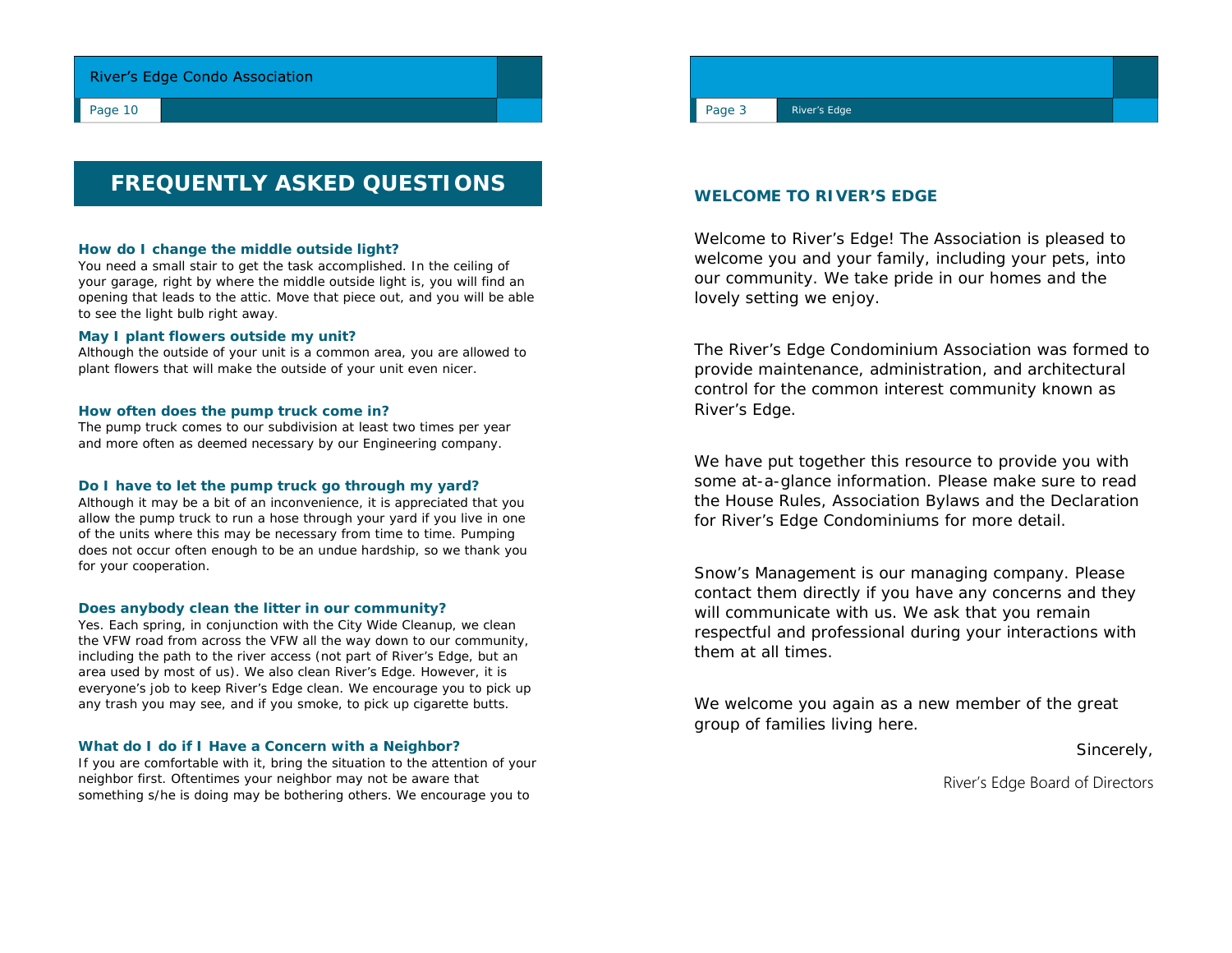#### Page 4

#### Page 9 River's Edge

# **VISITOR PARKING**

#### VISITOR PARKING

There is limited visitor parking by the pump house and at the end of River's Lane. This parking is only for visitors and for short periods of time. Owners should park their personal vehicles preferably in their heated garage or driveway. Please do not park on the grass at any time!

#### PERSONAL VEHICLES PARKING

Owners shall not park more vehicles on their property than their garage and driveway can accommodate. Vehicles should not be parked in common areas, roadways or in a way that they impede snow plowing/removal or access to emergency vehicles. For the cul-de-sac in the center of the subdivision: cars should not be parked in driveways as that impedes access to plowing which may cause flooding conditions during breakup. An owner may be asked to move the vehicle to allow for snowplowing to occur.



#### MORE ON VEHICLES

Trailers, boats, snowmobiles, motor homes, campers and other large vehicles may not be parked in driveways for more than seven days and cannot be there on a semi-permanent or permanent basis. If you have a need to park one there make sure the vehicle doesn't extend into or obstruct the roadway.



#### SPEED LIMIT

Please observe the speed limit within our community. We have many people that like to go out for a stroll, have their kids play outside or take their pets on a walk. Also, this is especially important in the winter, as the roads leading to our community get narrower due to the snow, it gets very dark and icy and as you can see there are lots of "opportunities" to fall in ditches along the way.

# **WELL AND SEPTIC SYSTEM**

#### Location

The water well is located across from the post office boxes. Three holding tanks are in the little building we call the "pump house."

### **FAST = Fixed Activated Sewage Treatment**

#### How Does it Work

These tanks are on a system that as one tank empties, the pump starts on the next tank. We have very expensive pumps on each tank that require a lot of electricity to run. This is one of the reasons why the electric bills are so high for your association. The water comes directly from the ground with no chemicals added, which might explain a sulfur odor at times. We have monthly, quarterly and annual testing to ensure the water is safe and is passing all state mandated requirements. As with any well, we all must take care in conserving water so we can have it for many years.

The septic system is similar to a private home owner's system. Each condo is hooked up to a holding tank that is then pumped into the FAST Water System Tank. The above ground Air-Lift pump continuously mixes fresh air with the new incoming waste and cascades them vigorously across the FAST® Honeycomb Media, the heart of the FAST process. The FAST Honeycomb Media, receiving wastewater mixed with fresh air from the air-lift

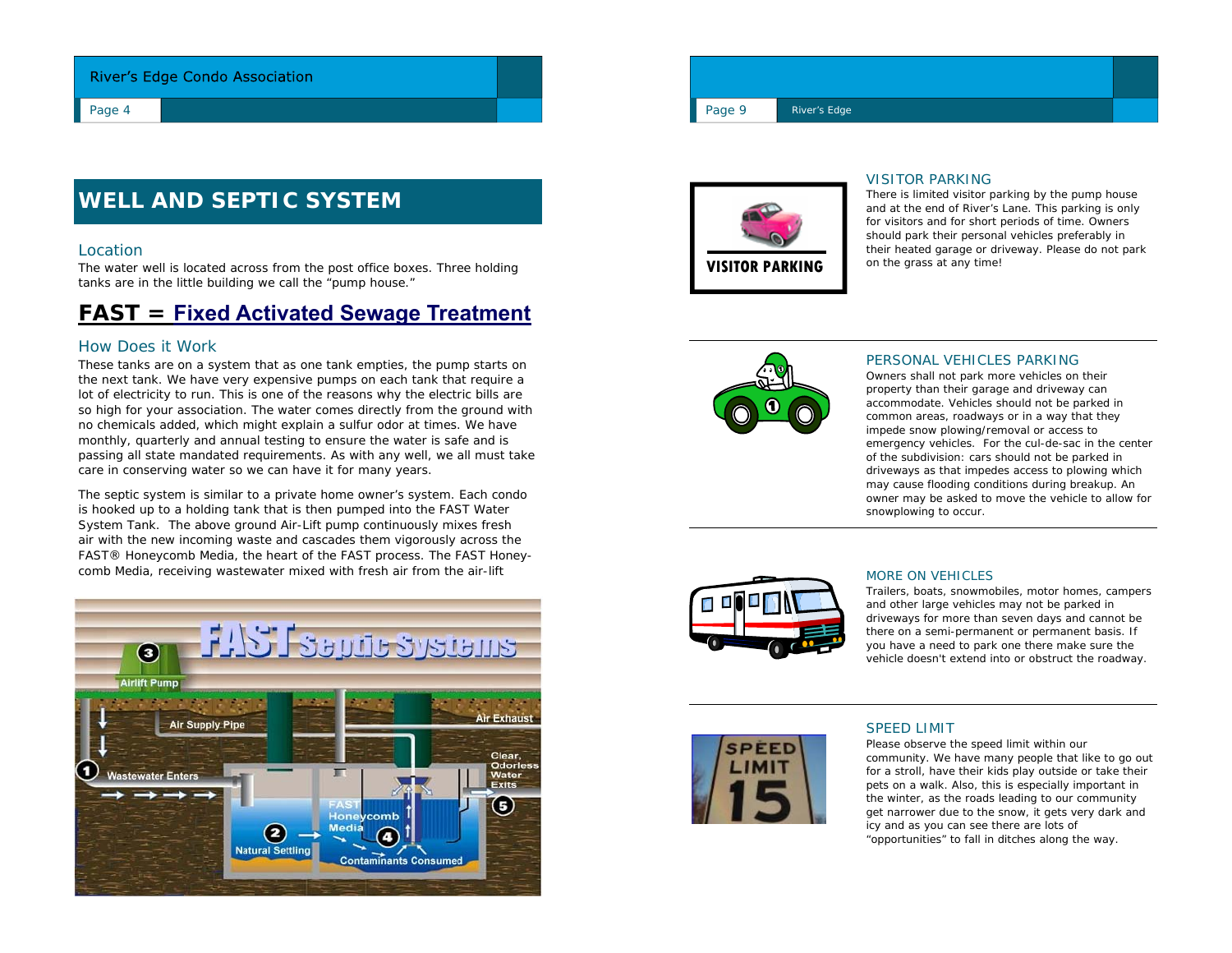

#### SEPTIC PIPES AND ALARMS

There are septic pipes all over our subdivision. Please be aware of their location and careful when backing up your vehicle to avoid hitting and breaking them. Repairs add up and we need to keep costs down.

*Alarm—*If you hear the septic alarm go off (it sounds like a phone), please contact the emergency line at Snow's Management. 563-8333, follow prompts.



#### SATELLITE DISHES, RADIO/TV ANTENNAE

If you would like to install a satellite dish, radio or TV antennae, please submit a request in writing to the Condo Association Board for review and preapproval. Please be as specific as possible as to the proposed location of the device. You are responsible for its removal should you move away from our community and for any damage to the roof.



#### SUMP PUMPS

If you use a sump pump to pump water our of your crawl space, make sure that the water is diverted to the closest culvert. Water may not be pumped out onto the indoor house plumbing or to the street during winter months as that creates dangerous icy conditions for pedestrians and cars.

Please be considerate of your neighbors and don't pump water right onto their yard. Long hoses are recommended to direct water to the culverts.



#### WILDLIFF

Every so often we get visited by moose and bears. Be aware of this if you are out on a stroll, your kids are playing outside or if you are out with your dogs. They will respect us if we respect them –after all, they were here first.

Ravens come in every so often and create havoc with garbage that is not covered, please keep this in mind.

Page 5 River's Edge

# **WELL AND SEPTIC SYSTEM, Continues**

pump, provides an ideal environment for a beneficial colony of aerobic (oxygen requiring) micro-organisms to thrive and fix to the honeycomb. The colony is referred to as a fixed biomass. Populating the honeycomb, inside the FAST bio-reactor, the biomass consumes all incoming organic matter.

The FAST ® wastewater cleansing process continues as the biomass is supplied with food (new incoming waste) and oxygen from the air-lift pump. All organic contaminants including proteins, carbohydrates and lipids are completely metabolized, venting only air and carbon dioxide; and releasing only clear, odorless water.

#### The Daily Ins and Outs of a Healthy Septic System

- $\bullet$ NO tissues, sanitary napkins, disposable diapers, or paper towels should be flushed down the toilet as they accumulate and may cause premature septic system failure. This also applies to cigarette butts, large amounts of hair, newspapers, facial tissues, cat box litter, cotton swabs, etc. If it is not biodegradable, it does not belong in the system.
- $\bullet$  **NO** paints, oils, chemical drain cleaners, thinners, solvents, poisons, automotive fluids, fertilizers and pesticides/herbicides. These toxic chemicals not only kill helpful bacteria, they may also contaminate the groundwater
- $\bullet$  **NO** grease or cooking oil. Grease may harden in the septic tank's scum layer and build up until it blocks the inlet or outlet. If you melt grease and pour it down the drain, it may run through the septic tank and then harden, clogging the soil pores in the leach field.
- $\bullet$  Go easy with your garbage disposal. Using a garbage disposal typically doubles the rate of solids buildup in the septic tank. To avoid frequent pump outs, please compost your garbage or put it in the trash.
- $\bullet$  Go easy with household chemicals. Disinfectants, ammonia, bathroom cleaners, bleach, anti-bacterial soaps and even medication can kill the bacteria your system needs in order to operate properly.